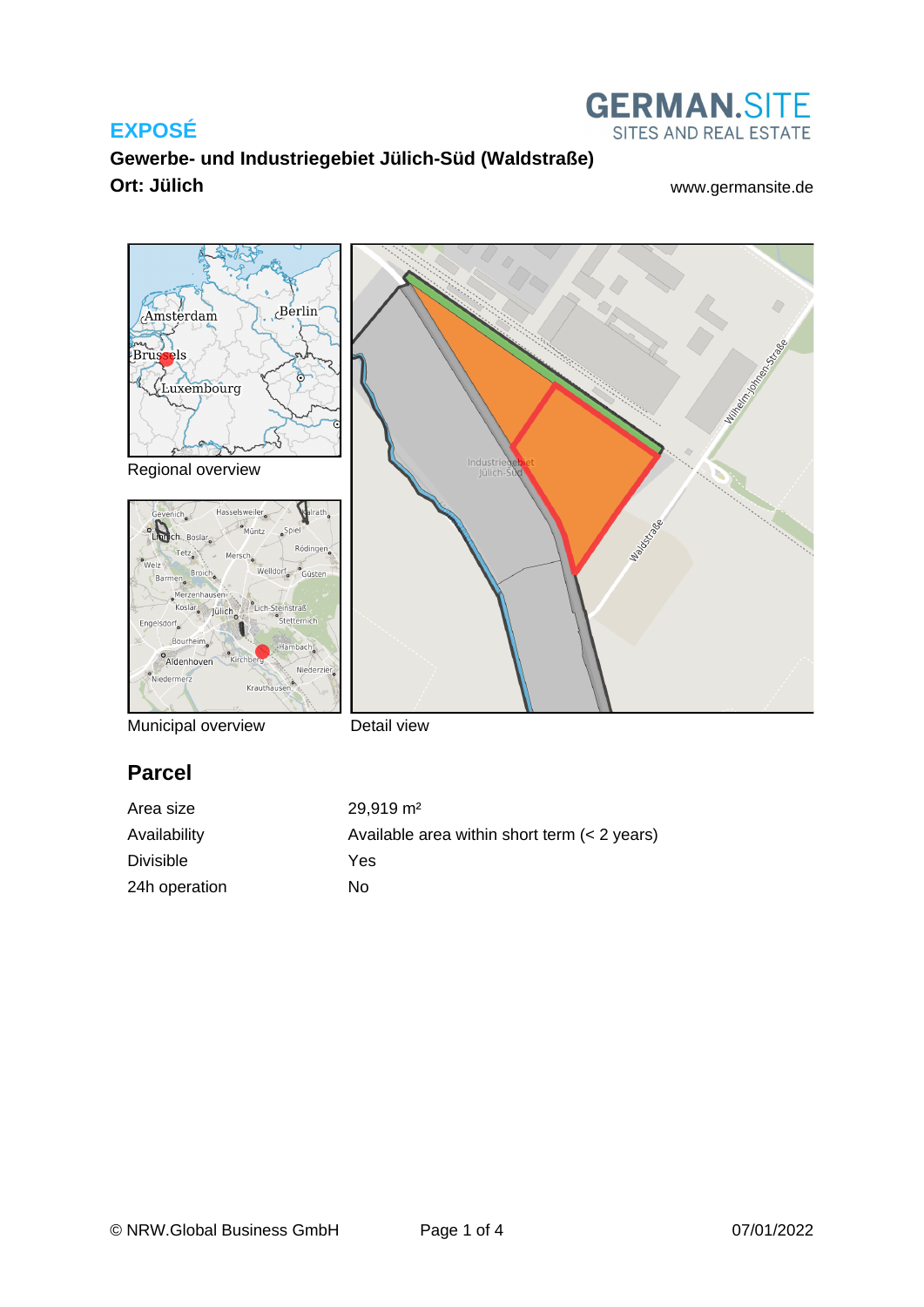

## **Gewerbe- und Industriegebiet Jülich-Süd (Waldstraße) Ort: Jülich** [www.germansite.de](http://www.germansite.de)

## **Details on commercial zone**

The Jülich-Süd industrial park is in the immediate vicinity of the Forschungszentrum Jülich and has a direct rail connection. The northern section is available immediately. The site is partly in public ownership and partly private. A development plan is already available (industrial zone designation).

Main industry sector Standalone location for paper processing or manufacturing industry Main companies Gissler & Pass Industrial tax multiplier 438.00 % Price 13.00 € / m<sup>2</sup> Area type **GE** 

## **Links**

<https://www.gistra.de>



Erreichbarkeit in 20 Minuten: 183.000 Einwohner

# **Transport infrastructure**

| Freeway      | A44       | 5 km  |
|--------------|-----------|-------|
| Freeway      | A4        | 10 km |
| Airport      | Köln-Bonn | 55 km |
| Port         | Köln      | 50 km |
| Rail freight | Düren     | 10 km |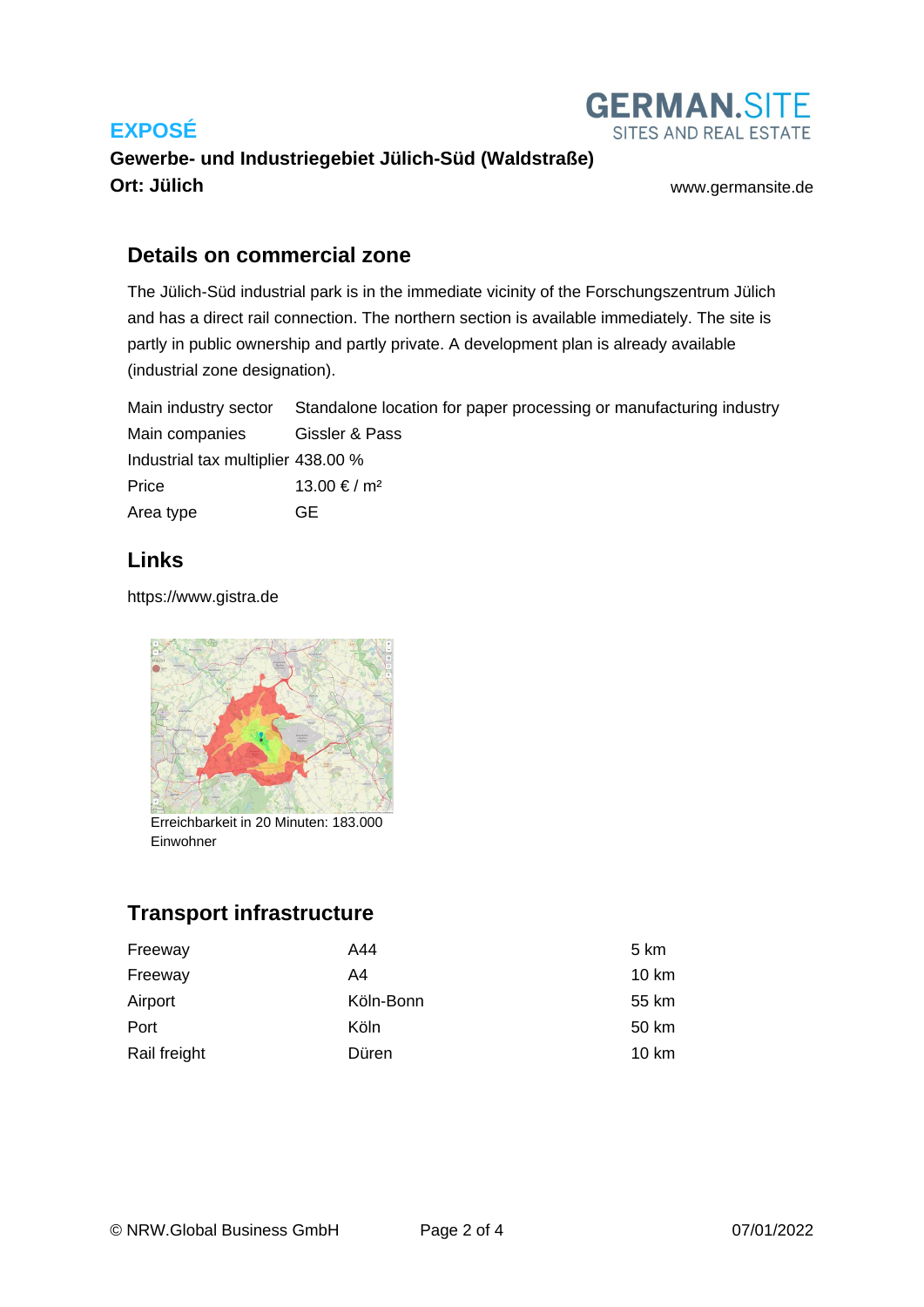

## **Gewerbe- und Industriegebiet Jülich-Süd (Waldstraße) Ort: Jülich** [www.germansite.de](http://www.germansite.de)

## **Information about Jülich**

Jülich is a town with a unique research and development potential that can be found at only a few locations around the world:

The Jülich Research Centre with 4,300 employees is the biggest German research institution .

Jülich is a self-confident medium-sized centre with a wide range of shops, restaurants and cafés in a attractive townscape attractive development areas with residential plots at favourable prices culture and ambience through a multitude of new exhibitions, theatres and concerts, The Citadel Museum and the ?Brückenkopfpark Jülich?.